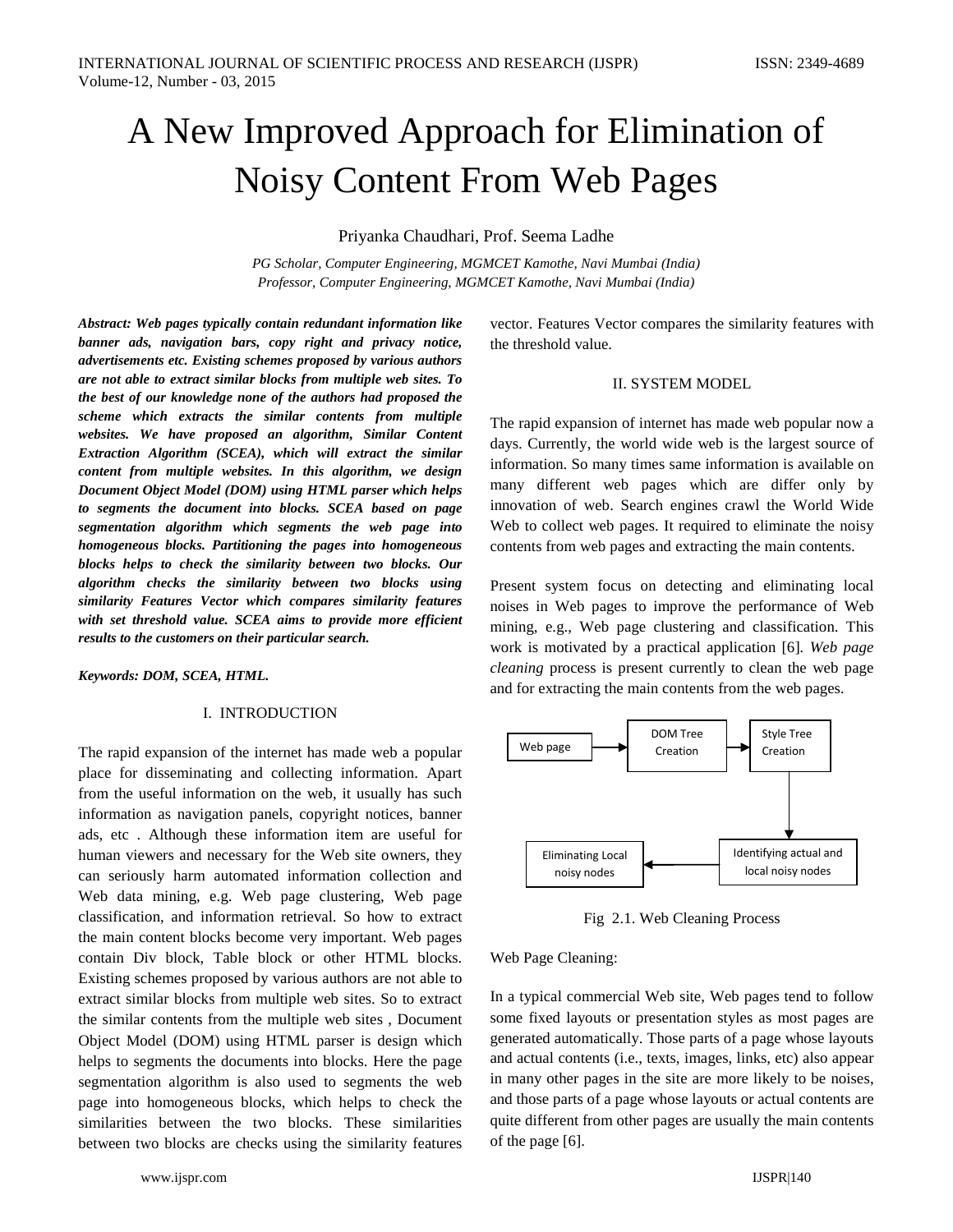This Web page cleaning process is able to eliminate the local noises from the web pages. But this existing system is not able to extract the similar contents from the number of web pages. Extraction of similar contents from web pages is required when user wants to search some information for example News article which is present on number of web pages.So to improve the search result of user it is important to design a proposed system which is able to extract the similar contents from web pages ind improves the search result.

## III. PREVIOUS WORK

# **R. R. Mehta, P. Mitra, and H. Kamick(2005)** proposed **Extracting Semantic Structure of Web Documents Using Content and Visual Information:**

This system provide a page segmentation algorithm which uses both visual and content information to extract the semantic structure of a web page.The output of the algorithm is a semantic structure tree whose leaves represent segments having unique topic.This algorithm is expected to outperform other existing page segmentation algorithm since it utilizes both content and visual information [5].

# **Divya C.** proposed **Mining Contents in Web pages and Ranking of Web Pages Using Cosine Similarity:**

This paper introduces a method for calculating the rank of web page based on content similarity between the web documents and the user query.Here cosine similarity retrived most relevant pages to the user than the jaccard similarity [1].

## **Bing Liu, Robert Grossman, Yanhong Zhai** proposed **Mining Data Records in Web Pages:**

It is a technique which is based on two important observations about data records on the web and a string matching algorithm. This system is able to mine both contiguous and noncontiguous [10].

# **S. H. Lin and J. M .Ho** proposed **Discovering Informative Content Blocks from Web Documents:**

This approach discovers informative contents from a set of tabular documents or web pages. Here InfoDiscover system first partitions a page into several contents blocks. By analyzing the information measure, this system dynamically

selects the entropy-threshold that partition blocks into either informative or redundant [8].

#### IV. PROPOSED METHODOLOGY

In this proposed system aim is to extract the similar blocks across different web sites. Developing more challenging technique for retrieval of main contents from web pages is challenging task, but for that we need to remove following drawbacks detected in earlier available main content extraction schemes from websites:

- 1. Unable to extract similar contents from many websites.
- 2. Unable to make a jump to the relationship between words.
- 3. Many techniques that semantically related contents are grouped together in a web page are not always true.
- 4. Some techniques are applicable to tabular pages only instead of general web pages.
- 5. Some techniques are unable to divide web page into homogeneous blocks.



Fig 4.1. Similar Content Extraction Algorithm (SCEA)

To resolve these problems, we propose the advance system called similar content extraction algorithm (SCEA). The overall Proposed System architecture shown above basically consist of four major blocks:

- (1) DOM (Document Object Model) creation.
- (2) Partitioning of web page.
- (3) IBDF calculation of each block.
- (4) Checking similarity between two blocks.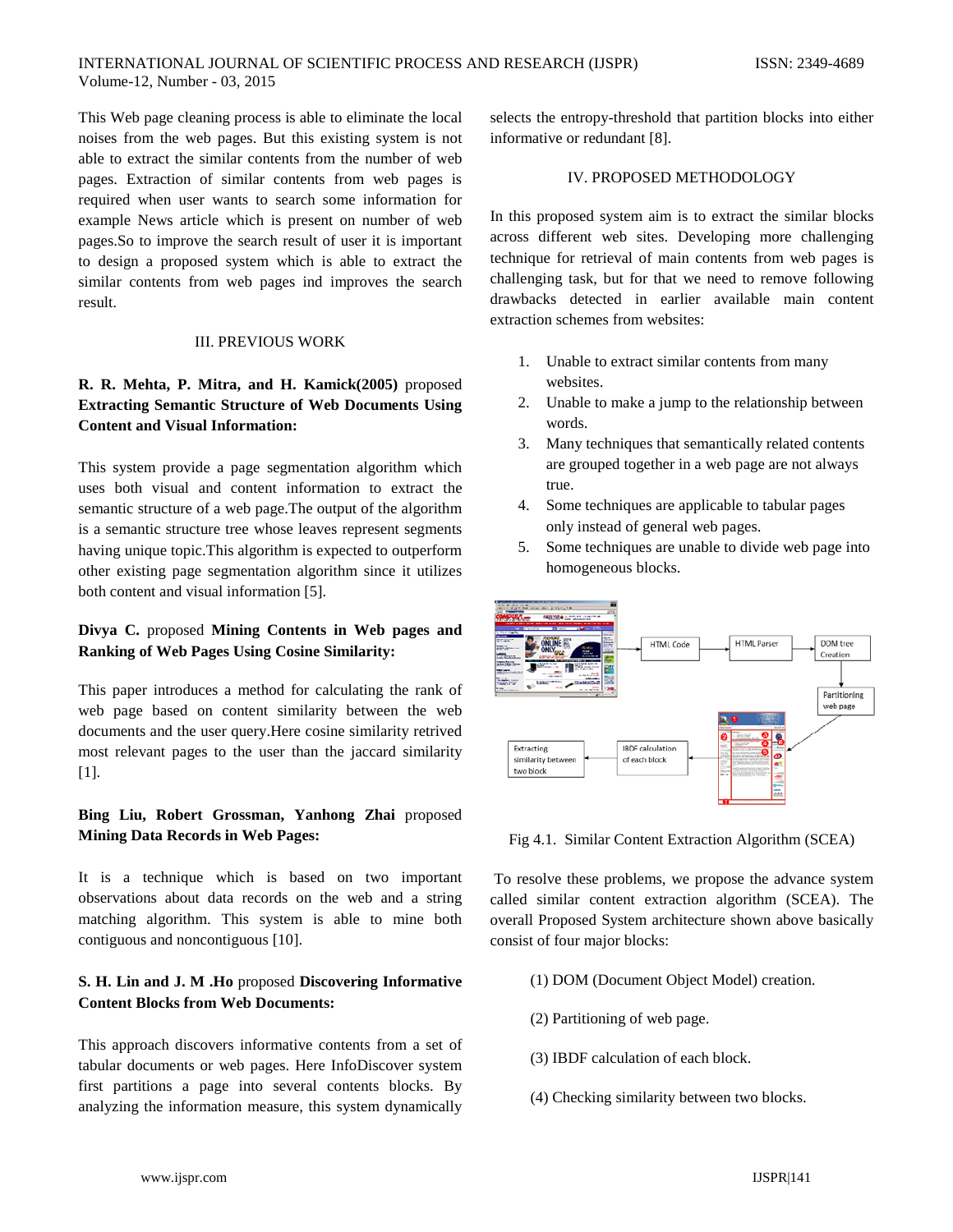DOM (Document object model) tree Creation: System will use open source HTML Parser that builds a DOM tree from a page using its HTML code. HTML documents contain HTML tags and plain text. HTML lets format text, add graphics, create link, input forms, frames and tables, etc. In a DOM tree, tags are internal nodes and the detailed texts, images or hyperlinks are the leaf nodes. Following Figure shows some html segments and its corresponding DOM tree. In the DOM tree, we need to tidy some unnecessary nodes, such as script, style or other customized nodes. HTML Web pages begin from the BODY tag since all the viewable parts are within the scope of BODY.

Partitioning of web page: A Web page is usually contains several pieces of information and it is necessary to partition a Web page into several segments (or information blocks) before organizing the content into hierarchical groups. The page segmentation algorithm relies on the DOM tree representation of the Web page and traverses it in a top-down fashion in order to segment the content of the page, which lies at the leaf nodes. We define a segment as a contiguous set of leaf nodes within a Web page. The algorithm aims to find homogeneous segments, where the presentation of the content within each segment is uniform.

IBDF (Inverse Block Document Frequency) calculation of each block: To eliminates redundant blocks depending upon the inverse block document frequency (IBDF) of a block. The IBDF is inversely proportional to the number of documents in which the block occurs. The blocks that occur in multiple pages are redundant blocks and block which appear in one page is a content block.

Checking similarity between two blocks: To extract content block similarity between two blocks must be find out. For this block feature vectors of two blocks are used. These features are number of images, number of terms etc. If a feature is present in a block then its corresponding entry in the feature vector is one otherwise it is zero. Two blocks are identical if the similarity feature between two bocks is greater than a threshold value.

## V. CONCLUSION

Many researchers have been developed several approaches for extract main content from web pages. Most of the approaches based on the only DOM tree. Here, the proposed system based on the content extraction algorithm which is based on DOM tree , helps in extracting similar blocks across different web pages obtained from different web sites. Also page segmentation algorithm used here for partitioning the

web page into number of blocks is partition the web page into the homogeneous blocks. Many times news articles written by global news agencies appear in many news papers. User wants only one of these several copies of articles. These copies of articles differ only in their non- content blocks, so by separating non-content blocks from content blocks these same copies can be identified. So this proposed system helps in extracting these similar blocks present in many web sites.

### VI. FUTURE SCOPE

Here is the system works on extraction of similar contents from multiple web pages. This system improves the search result of the user. In future work we will detect the noisy contents in the web page with the extraction of the similar contents from the web pages.

## VII. ACKNOLEDGEMENT

I am Priyanka Chaudhari and I am greatly thankful to Prof. Seema Ladhe for her guidance. We also thank the college authorities, PG coordinator and Principal Sir for providing the required infrastructure and support. Finally, we would like to extend a heartfelt gratitude to M.E. Staff and friends.

#### REFRENCES

- [1] Divya C.,"Mining Contents in web pages and Ranking of Web Pages Using Cosne Similarity", International Journal of Science and Research (IJSR) April 2014
- [2] Y. Li and J. Yang, "A Novel Method to Extract Informative Blocks from Web Pages", IEEE. DOI 10. 1109/ *JCAI, 2009.*
- [3] P. M. Joshi, and S. Liu, " Web Document Text and Images Extraction using DOM Analysis and Natural Language Processing", ACM, DocEng, 2009.
- [4] Y. Fu, D. Yang, and S. Tang,"Using XPath to Discover Informative Content Blocks of Web Pages", IEEE. DOI 10.1109/SKG, 2007.
- [5] Rupesh R. Mehta, Pabitra Mitra, Harish Karnick, "Extracting Semantic Structure of Web Documents Using Content and Visual Information", *WWW 2005,* May 10–14, 2005, Chiba, Japan,ACM 1-59593-051-5/05/0005.
- [6] L. Yi, B. Liu, and X. Li, "Eliminating Noisy Information in Web Pages for Data Mining", in Proc. ACM SIGKDD International Conference on Knowledge Discovery & Data Mining (KDD-2003).